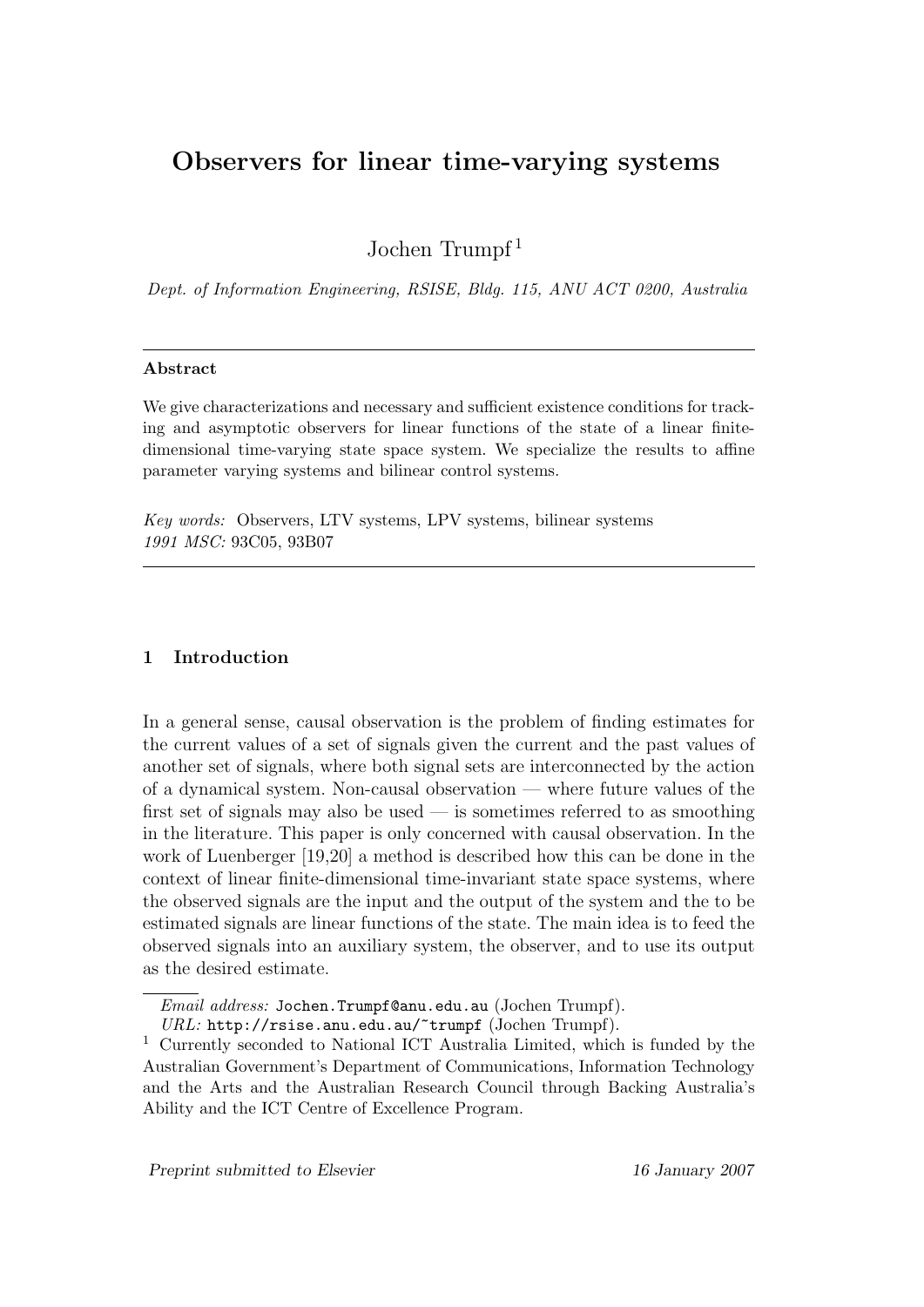One desired property of such an estimate is that it is asymptotically accurate, in other words, it converges to the actual value of the observed signals when time goes to infinity. An observer that achieves this is usually called an asymptotic observer. A characterisation of all asymptotic (functional) observers, given a controllable linear finite-dimensional time-invariant state space system and a to be observed linear function of its state, has already been given by Fortmann and Williamson [6]. However, their proof is rather incomplete (see [27] for a discussion) and it is only recently that a full proof has been given by Fuhrmann and Helmke [13]. A full characterisation for the existence of such observers has first been given by Schumacher [23], in terms of the existence of conditioned invariant subspaces [2,32] with certain spectral properties, namely outer detectable subspaces [24,31].

Indeed, the outer spectral properties of conditioned invariant subspaces associated to the to be observed linear function of the state determine all possible dynamics of an observer. Willems [30] observed that that spectrum naturally splits into a fixed part associated to a tight subspace (this terminology has been introduced by Fuhrmann and Helmke [12]) and a completely variable part associated to an observability subspace [21,31]. An extensive proof (of the dual result) can be found in Trentelman's thesis [26]. A further analysis of this splitting in a very recent paper by Fuhrmann and the author [14] unearthed the fundamental concept of tracking observer and led to a complete characterisation of all possible observer dynamics, including the dynamic fine structure determined by the invariant factors. This follows from an extension of Rosenbrock's generalized pole placement theorem [22] to the quotient space setting. This generalisation required the careful linking of concepts from Fuhrmann's theory of polynomial models [7] to concepts from geometric control theory, a program started by Fuhrmann and Willems in [15,8] with a first culmination point in the work of Fuhrmann and Helmke [13].

A generalisation of some of these results to the setting of linear behaviors in ARMA form has been given by Valcher and Willems [29], who also rigorously define observers and their desirable properties in terms of sets of observed and to be estimated system variables and their past, current and future values. Again, it is Fuhrmann in a recent preprint [11] who provides a link to the classical results drawing on his concept of a behavior homomorphism [9,10].

The purpose of this paper is to generalise some of the above ideas to the case of linear finite-dimensional time-varying state space systems. A preliminary version of some of the results has been presented at the MTNS in Leuven [28]. The results generalize recent work by Balas et al. [1].

From what has been said above, it becomes evident that Paul Fuhrmann's contributions to observer theory for linear systems are second to none. During the past five years Paul has been a challenging mentor, a vigorous colleague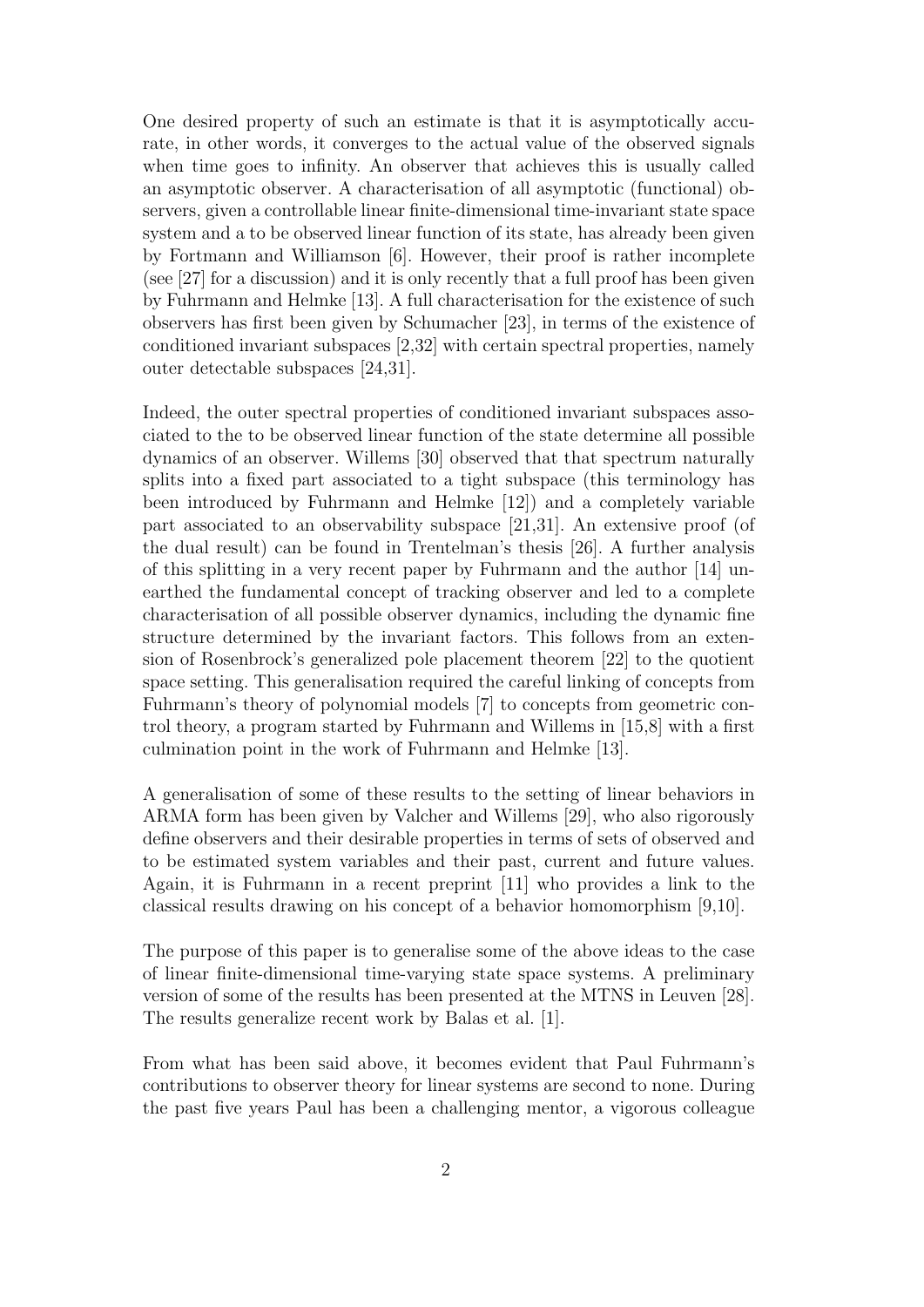and a friend. I am deeply indebted to him for all the support he provided throughout my short career to date. It is hence a great pleasure to dedicate this paper to him on the occasion of his 70th birthday.

## 2 Preliminaries

The material in this section can be found in any standard textbook on ordinary differential equations (we used [16] and [5]). We briefly review it in order to introduce our notation. We consider *linear time-varying*  $(LTV)$  *systems* of the form

$$
\begin{aligned} \dot{x}(t) &= A(t)x(t) + B(t)u(t) \\ y(t) &= C(t)x(t) \end{aligned} \tag{S}
$$

where  $A(\cdot) \in \mathcal{C}(\mathbb{R}, \mathbb{R}^{n \times n}), B(\cdot) \in \mathcal{C}(\mathbb{R}, \mathbb{R}^{n \times m})$  and  $C(\cdot) \in \mathcal{C}(\mathbb{R}, \mathbb{R}^{p \times n})$  are continuous real matrix functions. It is well known that for each initial value  $x_0 \in \mathbb{R}^n$  and each continuous *input function*  $u(\cdot) \in \mathcal{C}(\mathbb{R}, \mathbb{R}^m)$  the system (S) has a unique continuously differentiable global solution  $x(\cdot; x_0, u) \in C^1(\mathbb{R}, \mathbb{R}^n)$ with  $x(0; x_0, u) = x_0$ , and hence an associated continuous *output function*  $y(\cdot; x_0, u) \in \mathcal{C}(\mathbb{R}, \mathbb{R}^p).$ 

We are interested in estimates for

$$
z(t) = K(t)x(t)
$$
 (Z)

where  $K(\cdot) \in \mathcal{C}(\mathbb{R}, \mathbb{R}^{l \times n})$  is a continuous real matrix function and  $x(\cdot)$  is a solution of the system (S). We will write  $z(\cdot; x_0, u)$  for the (continuous) function  $z(\cdot)$  resulting from the solution  $x(\cdot; x_0, u)$ .

Recall that any solution of the homogeneous system

$$
\dot{x}(t) = A(t)x(t) \tag{H}
$$

associated to (S) can be written as  $x(\cdot) = X(\cdot)x(0)$ , where  $X(\cdot) \in C^1(\mathbb{R}, \mathbb{R}^{n \times n})$ is the *principal matrix solution* of  $(H)$ , i.e. the unique continuously differentiable solution of the matrix initial value problem

$$
\dot{X}(t) = A(t)X(t), \quad X(0) = I_n
$$

where  $I_n \in \mathbb{R}^{n \times n}$  denotes the identity matrix. It is well known that  $X(t)$  is invertible for each  $t \in \mathbb{R}$  and hence we get the identity

$$
\forall_{t \in \mathbb{R}} \ X^{-1}(t) A(t) X(t) - X^{-1}(t) \dot{X}(t) = 0.
$$
 (1)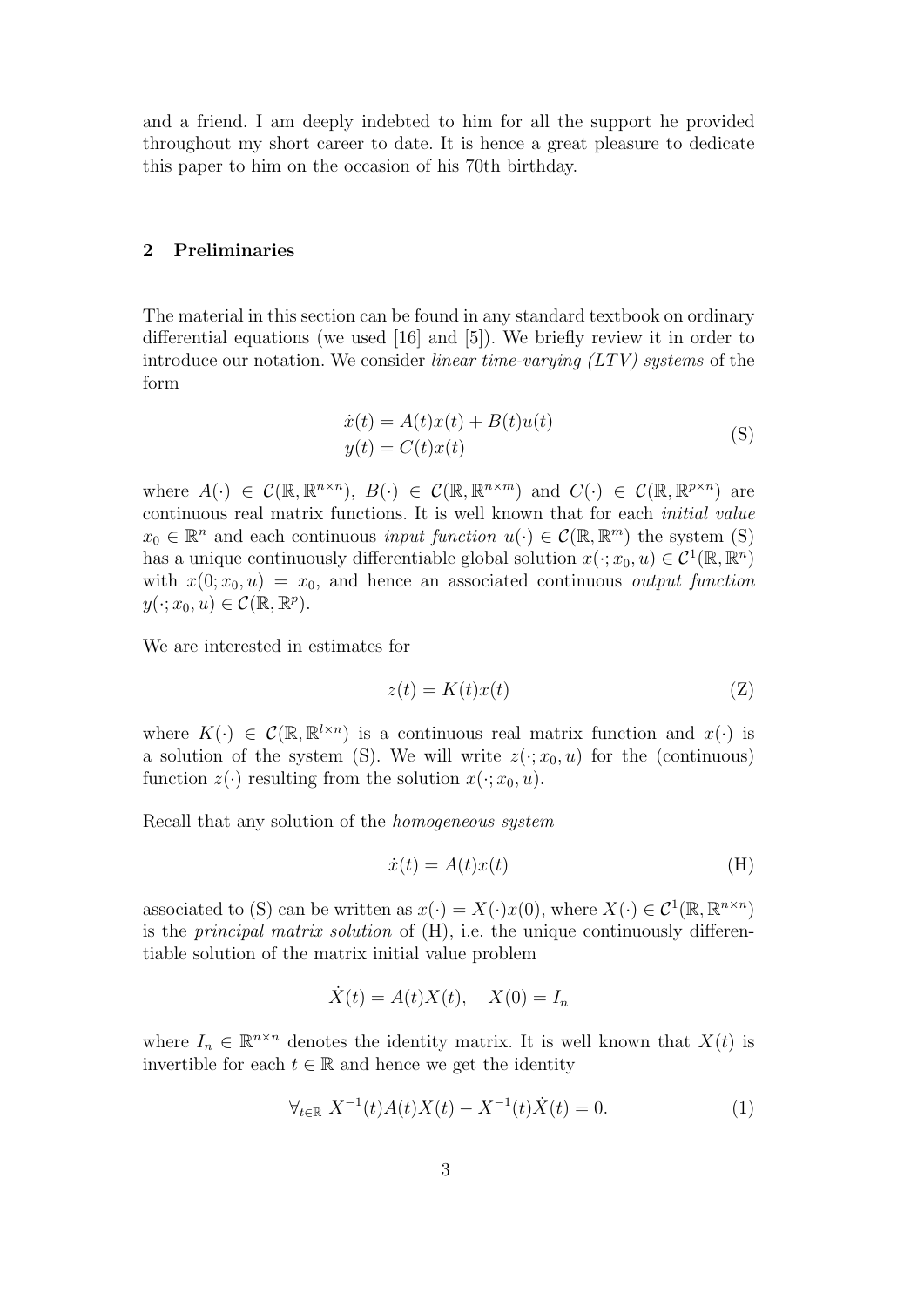We will call any continuously differentiable matrix function  $T(\cdot) \in C^1(\mathbb{R}, \mathbb{R}^{n \times n})$ for which each  $T(t)$ ,  $t \in \mathbb{R}$ , is invertible a *coordinate transformation* in the *state* space  $\mathbb{R}^n$  of system (S). In fact, under the transformation  $x'(\cdot) = T^{-1}(\cdot)x(\cdot)$ of solutions  $x(\cdot)$  the system (S) is transformed to the system

$$
\dot{x}'(t) = A'(t)x'(t) + B'(t)u'(t) \n y'(t) = C'(t)x'(t)
$$
\n(S')

where  $A'(\cdot) := T^{-1}(\cdot)A(\cdot)T(\cdot) - T^{-1}(\cdot)\dot{T}(\cdot), B'(\cdot) := T^{-1}(\cdot)B(\cdot)$  and  $C'(\cdot) :=$  $C(\cdot)T(\cdot)$ . It follows from equation (1) that transforming the system (S) with the principal matrix solution  $X(\cdot)$  of the associated homogeneous system (H) yields a transformed system (S') with  $A'(\cdot) \equiv 0$ , i.e. with no internal dynamics.

Recall that a solution  $x(\cdot)$  of the homogeneous system (H) is called *attractive* for  $t_0$ , where  $t_0 \in \mathbb{R}$  is interpreted as *initial time*, if there exists a neighborhood U of  $x(t_0) \in \mathbb{R}^n$  such that for each initial value  $x_0 \in U$ 

$$
\lim_{t \to \infty} ||x(t; t_0, x_0) - x(t)|| = 0
$$

where  $x(\cdot; t_0, x_0) \in C^1(\mathbb{R}, \mathbb{R}^n)$  denotes the unique continuously differentiable solution of system (H) with  $x(t_0; t_0, x_0) = x_0$ . Due to linearity, a solution  $x(\cdot)$ of the homogeneous system  $(H)$  is attractive for time  $t_0$  if and only if the zero solution is attractive for time  $t_0$ . Furthermore, since  $x(\cdot; t_0, cx_0) = cx(\cdot; t_0, x_0)$ for each  $c \in \mathbb{R}$ , attractiveness for time  $t_0$  of the zero solution implies

$$
\forall_{x_0 \in \mathbb{R}^n} \ \lim_{t \to \infty} x(t; t_0, x_0) = 0,
$$

i.e. all solutions of system (H) vanish asymptotically. Conversely, if all solutions of system (H) vanish asymptotically, the zero solution (and hence any solution) is attractive for any  $t_0 \in \mathbb{R}$ . It is hence justified to call the matrix function  $A(\cdot)$  *attractive* if the zero solution of the associated homogeneous system (H) is attractive for time 0.

Using the principal matrix solution  $X(\cdot)$  of system (H) it is immediately clear that  $A(\cdot)$  is attractive if and only if

$$
\lim_{t \to \infty} \|X(t)\| = 0. \tag{2}
$$

Below we state a classical sufficient condition for attractiveness that can be expressed purely in terms of  $A(\cdot)$ . Dalecki<sup>v</sup> and Kre $\in$  [5] attribute this result to Bohl [4]. The real matrix function  $A : \mathbb{R} \longrightarrow \mathbb{R}^{n \times n}$ ,  $t \mapsto A(t)$  is called stationary at infinity if

$$
\forall_{\epsilon>0} \exists_{L>0,T>0} \forall_{T\leq s
$$

Any matrix  $C \in \mathbb{R}^{n \times n}$  that occurs as a limit  $C = \lim_{k \to \infty} A(t_k)$ , where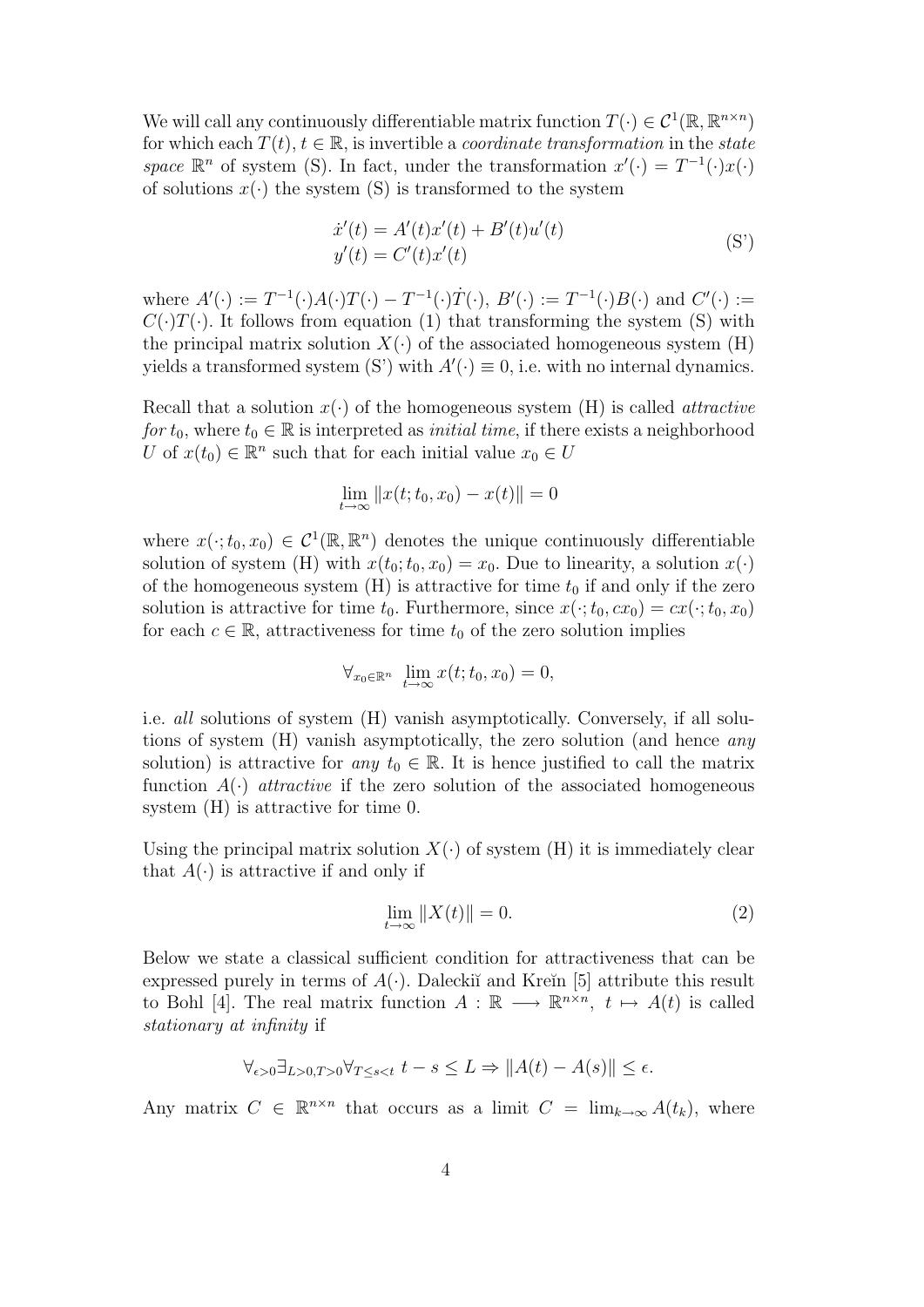$(t_k)_{k \in \mathbb{N}} \subset \mathbb{R}$  is an arbitrary sequence such that  $(A(t_k))_{k \in \mathbb{N}} \subset \mathbb{R}^{n \times n}$  converges, is called  $\omega$ -limit matrix of  $A(\cdot)$ .

**Proposition 2.1** Let  $A(\cdot) \in \mathcal{C}(\mathbb{R}, \mathbb{R}^{n \times n})$  be bounded and stationary at infinity. If the upper Bohl exponent

$$
\kappa := \sup\{s_{\max}(C) | C \text{ is } \omega\text{-limit matrix of } A(\cdot)\}
$$

is negative then  $A(\cdot)$  is attractive. Here  $s_{\text{max}}(C)$  denotes the maximal real part of the eigenvalues of C.

Corollary 2.2 Let  $A(\cdot) \in \mathcal{C}(\mathbb{R}, \mathbb{R}^{n \times n})$ . If  $A(\infty) := \lim_{t \to \infty} A(t)$  exists and is stable (all eigenvalues have negative real part) then  $A(\cdot)$  is attractive.

#### 3 Observers for LTV systems

An *observer for*  $(S)$  *and*  $(Z)$  is an auxiliary system

$$
\dot{\xi}(t) = F(t)\xi(t) + G(t)y(t) + H(t)u(t)
$$
  
\n
$$
\zeta(t) = J(t)\xi(t)
$$
\n(O)

where  $F(\cdot) \in \mathcal{C}(\mathbb{R}, \mathbb{R}^{q \times q}), G(\cdot) \in \mathcal{C}(\mathbb{R}, \mathbb{R}^{q \times p}), H(\cdot) \in \mathcal{C}(\mathbb{R}, \mathbb{R}^{q \times m})$  and  $J(\cdot) \in$  $\mathcal{C}(\mathbb{R}, \mathbb{R}^{l \times q})$  are continuous real matrix functions. Again, for every initial value  $\xi_0 \in \mathbb{R}^q$  and every pair  $u(\cdot) \in \mathcal{C}(\mathbb{R}, \mathbb{R}^m)$  and  $y(\cdot) \in \mathcal{C}(\mathbb{R}, \mathbb{R}^p)$  of continuous observer input functions the system (O) has a unique continuously differentiable global solution  $\xi(\cdot;\xi_0,u,y) \in C^1(\mathbb{R},\mathbb{R}^q)$  with  $\xi(0;\xi_0,u,y) = \xi_0$ , and an associated continuous *observer output function*  $\zeta(\cdot;\xi_0,u,y) \in \mathcal{C}(\mathbb{R},\mathbb{R}^l)$ .

We are interested in the *interconnection* of system  $(S)$  with the observer  $(O)$ , i.e. the specific solutions  $\xi(\cdot;\xi_0,u,x_0) := \xi(\cdot;\xi_0,u,y(\cdot;x_0,u))$  for initial values  $x_0 \in \mathbb{R}^n$  for the system (S), initial values  $\xi_0 \in \mathbb{R}^q$  for the observer (O), a common input function  $u$  and the second observer input function  $y$  being chosen as the resulting output function of the system (S). In this situation we will regard the observer output function  $\zeta(\cdot;\xi_0,u,x_0) := \zeta(\cdot;\xi_0,u,y(\cdot;x_0,u))$ as an estimate for the function  $z(\cdot; x_0, u)$  in  $(Z)$ .

There are many different things one could require from such an estimate. E.g., we could require the estimate  $\zeta$  to converge to z when the time goes to infinity. Such an observer is usually called an asymptotic (functional) observer. In the time-invariant case the fundamental property of an observer turns out to be the tracking property: for every initial value  $x_0$  of the observed system there exists an initial value  $\xi_0$  of the observer such that for any (continuous) input function u the observer tracks the to be estimated signal, i.e.  $\forall_{t \in \mathbb{R}} \zeta(t) = z(t)$ . This property is fundamental in the sense that it can always be achieved and that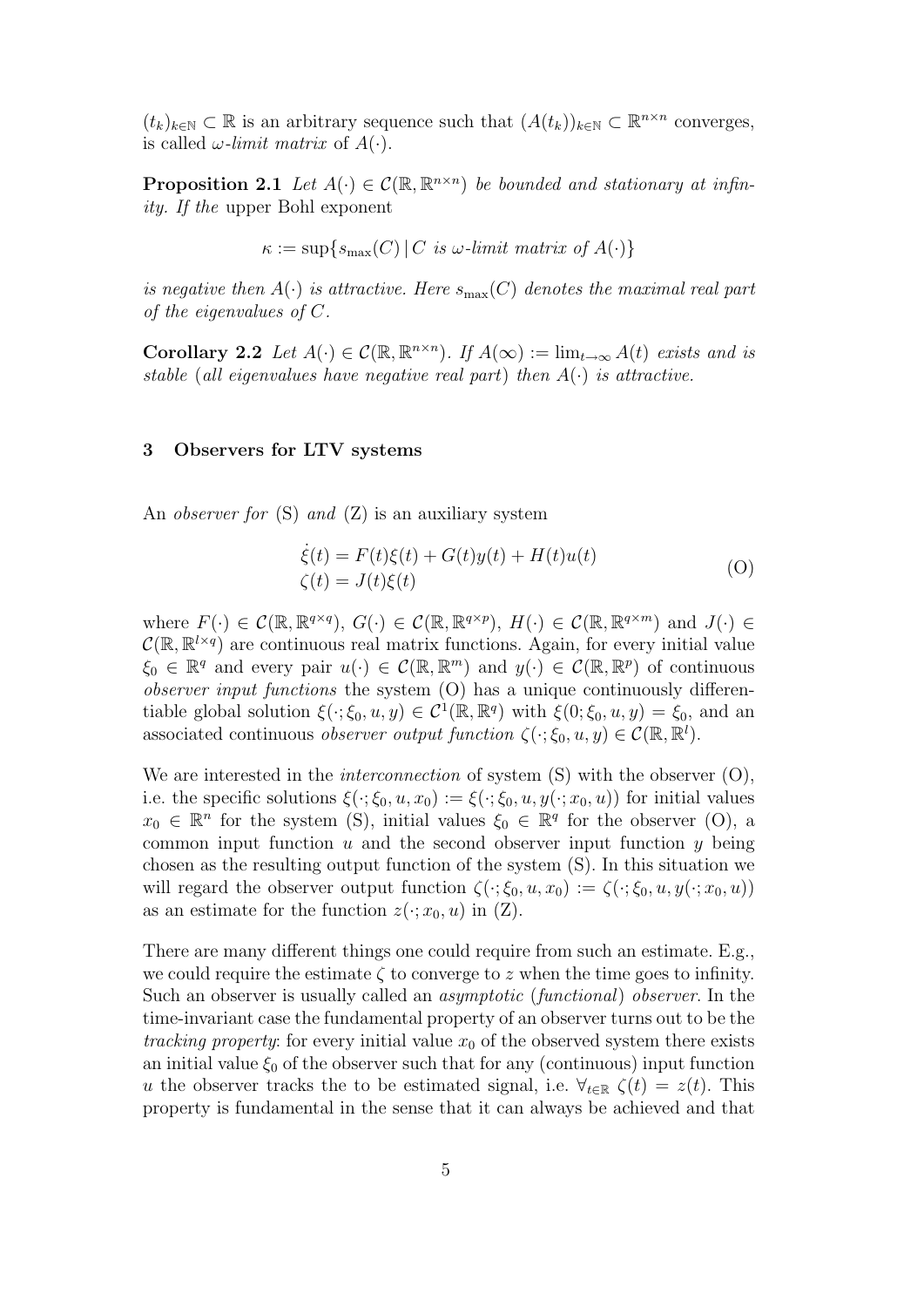for controllable observed time-invariant systems it is already implied by the asymptotic property described before (see [13,14] for a proof). An observer will be called a tracking observer if it has the tracking property. A generalisation of the concept of tracking observers to the behavioral setting has been provided by Bisiacco and Valcher in [3]. They call such observers consistent.

**Definition 3.1** System (O) will be called a tracking observer for  $(S)$  and  $(Z)$ if

$$
\forall_{x_0 \in \mathbb{R}^n} \exists_{\xi_0 \in \mathbb{R}^q} \forall_{u(\cdot) \in \mathcal{C}(\mathbb{R}, \mathbb{R}^m)} \forall_{t \in \mathbb{R}} \ e(t; \xi_0, u, x_0) = 0
$$

where  $e(\cdot;\xi_0,u,x_0) := \zeta(\cdot;\xi_0,u,x_0) - z(\cdot;x_0,u)$  is the tracking error.

This means that potentially we could get an exact estimate if we knew how to choose  $\xi_0$ . Of course, choosing the right  $\xi_0$  is equally hard as exactly estimating  $z(0)$ , hence this property is mainly of theoretical interest.

**Definition 3.2** System (O) will be called an asymptotic observer for  $(S)$  and  $(Z)$  if

$$
\forall_{x_0 \in \mathbb{R}^n} \forall_{\xi_0 \in \mathbb{R}^q} \forall_{u(\cdot) \in \mathcal{C}(\mathbb{R}, \mathbb{R}^m)} \ \lim_{t \to \infty} e(t; \xi_0, u, x_0) = 0.
$$

In other words, the to be estimated signal is asymptotically identified by the observer.

We observe the following invariance of the tracking property under coordinate transformations in the state space of the observed system (we omit the trivial proof).

**Proposition 3.3** System  $(O)$  is a tracking observer for  $(S)$  and  $(Z)$  if and only if it is a tracking observer for (S') and

$$
z'(t) = K'(t)x'(t)
$$
 (Z')

where  $K'(\cdot) := K(\cdot)T(\cdot)$ .

We obtain the following necessary condition for a given observer to have the tracking property.

**Theorem 3.4** If system (O) is a tracking observer for  $(S)$  and  $(Z)$  then there exists a continuously differentiable matrix function  $Z(\cdot) \in C^1(\mathbb{R}, \mathbb{R}^{q \times n})$  such that

$$
\dot{Z} = FZ - ZA + GC
$$
  
\n
$$
K = JZ
$$
 (T)

Furthermore,  $Z(\cdot)$  can be chosen such that tracking is achieved by setting  $\xi_0 :=$  $Z(0)x_0$ .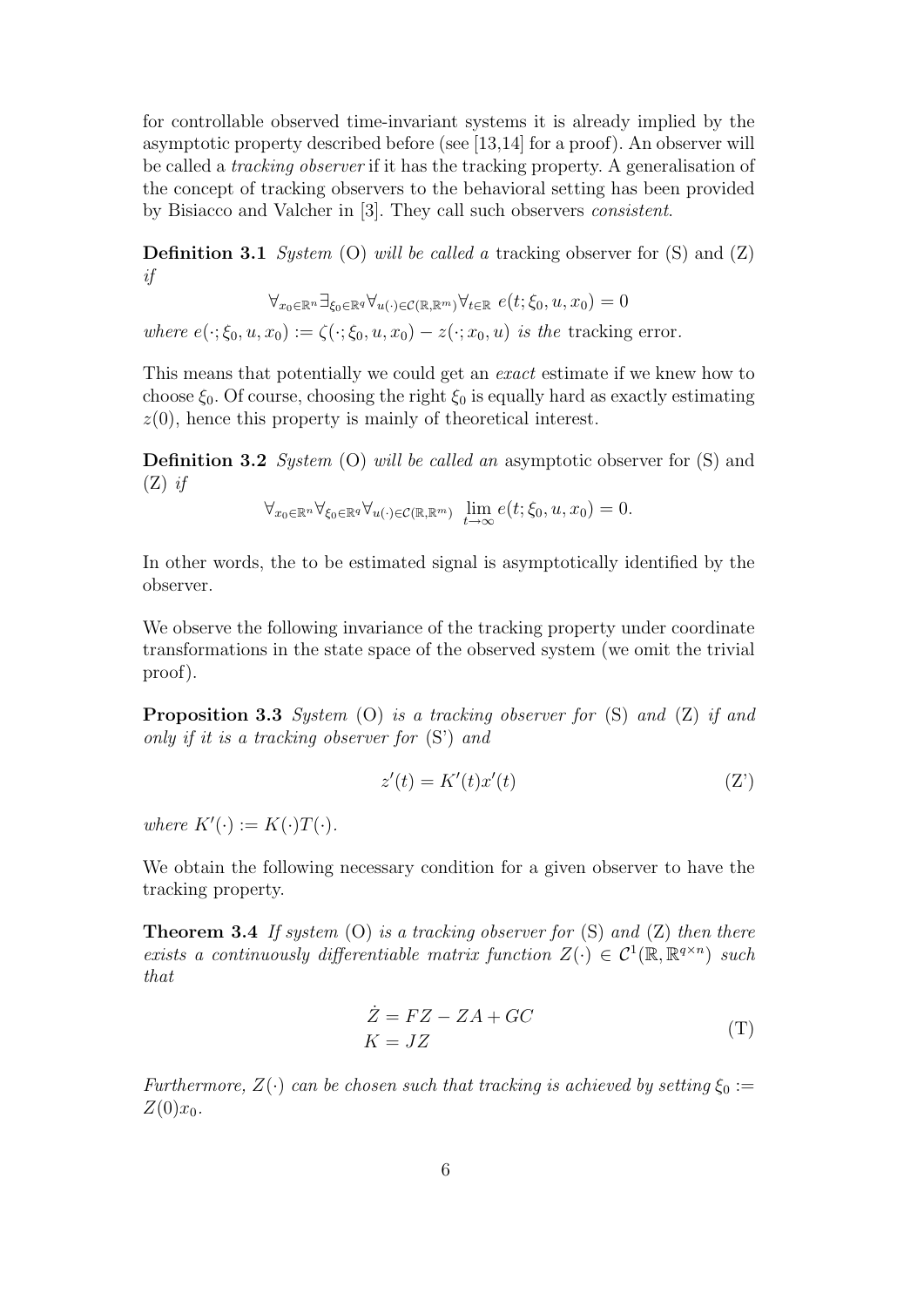**Proof.** Let system (O) be a tracking observer for  $(S)$  and  $(Z)$ . Observe that  $Z(\cdot)$  is a solution of (T) if and only if  $Z'(\cdot) := Z(\cdot)T(\cdot)$  is a solution of

$$
\dot{Z}' = FZ' - Z'A' + GC'
$$
  

$$
K' = JZ'
$$

where the other primed matrix functions are those of the transformed system (S') and (Z'). Choosing  $T(\cdot) := X(\cdot)$  in Proposition 3.3 we can hence assume w.l.o.g. that  $A(\cdot) \equiv 0$ .

By the tracking property, for each  $x_0 \in \mathbb{R}^n$  there exists a  $\xi_0 \in \mathbb{R}^q$  such that for every  $u(\cdot) \in \mathcal{C}(\mathbb{R}, \mathbb{R}^m)$  the tracking error  $e(\cdot; \xi_0, u, x_0) \equiv 0$ . Denote that  $\xi_0$ by  $\xi_{0,x_0}$ . In particular, we get  $\zeta(\cdot;\xi_{0,x_0},0,x_0) \equiv z(\cdot;x_0,0)$ . Set  $u(\cdot) \equiv 0$ , then the solutions for system (S) are just constant functions  $x(\cdot; x_0, 0) \equiv x_0$ .

Pick a basis  $\mathcal B$  for the state space  $\mathbb{R}^n$  of the observed system (S). Define for each time  $t \in \mathbb{R}$  a matrix  $Z(t) \in \mathbb{R}^{q \times n}$  by

$$
\forall_{x_0 \in \mathcal{B}} \ Z(t)x_0 := \xi(t; \xi_{0,x_0}, 0, x_0)
$$

and obtain a continuously differentiable matrix function  $Z(\cdot) \in C^1(\mathbb{R}, \mathbb{R}^{q \times n})$ .

Now pick  $x_0 \in \mathcal{B}$ . By definition of  $Z(\cdot)$  we have

$$
d_{x_0}(\cdot) := \xi(\cdot; \xi_{0,x_0}, 0, x_0) - Z(\cdot) x(\cdot; x_0, 0)
$$
  
=  $\xi(\cdot; \xi_{0,x_0}, 0, x_0) - Z(\cdot) x_0 \equiv 0$ 

and hence by the tracking property it follows

$$
(K(\cdot) - J(\cdot)Z(\cdot))x_0 = (K(\cdot) - J(\cdot)Z(\cdot))x(\cdot; x_0, 0)
$$
  
=  $z(\cdot; x_0, 0) - J(\cdot)Z(\cdot)x(\cdot; x_0, 0)$   
=  $\zeta(\cdot; \xi_{0,x_0}, 0, x_0) - J(\cdot)Z(\cdot)x(\cdot; x_0, 0)$   
=  $J(\cdot)(\xi(\cdot; \xi_{0,x_0}, 0, x_0) - Z(\cdot)x(\cdot; x_0, 0))$   
=  $J(\cdot)d_{x_0}(\cdot) \equiv 0.$ 

Since  $x_0 \in \mathcal{B}$  was arbitrary this implies  $K = JZ$ .

Pick again  $x_0 \in \mathcal{B}$ , observe that  $0 \equiv d(\cdot) := d_{x_0}(\cdot) \in \mathcal{C}^1(\mathbb{R}, \mathbb{R}^q)$  and compute

$$
0 = \dot{d}
$$
  
=  $\dot{\xi} - \dot{Z}x - Z\dot{x}$   
=  $F\xi + GCx + Hu - \dot{Z}x - Z(Ax + Bu)$   
=  $Fd - (ZA - FZ - GC + \dot{Z})x + (H - ZB)u$   
=  $(ZA - FZ - GC + \dot{Z})x$ .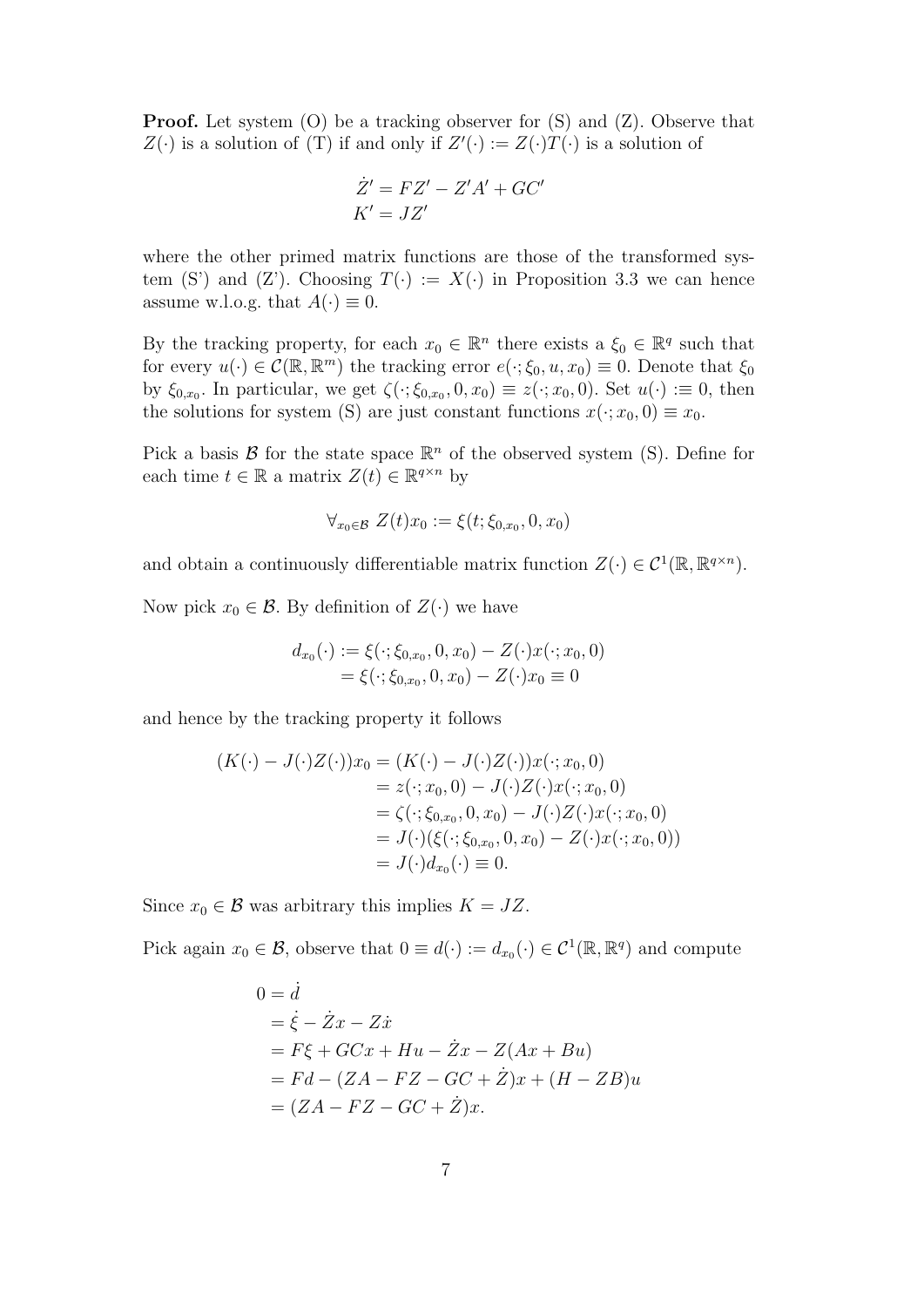Here we have dropped the dependencies on time,  $x_0$ ,  $\xi_{0,x_0}$  and  $u(\cdot) \equiv 0$  for the sake of readability. We conclude from  $x(\cdot; x_0, 0) \equiv x_0$  and from the fact that  $x_0 \in \mathcal{B}$  was arbitrary that  $ZA - FZ - GC + Z = 0$ .

The last statement follows from the defintion of  $Z(\cdot)$  above since for every  $x_0 \in \mathcal{B}$  we have  $Z(0)x_0 = \xi_{0,x_0}$ . By linearity, for any  $x_0 \in \mathbb{R}^n$  the choice  $\xi_0 := Z(0)x_0$  will hence achieve tracking.

The significance of equations (T) is that their solution  $Z(\cdot)$  defines an embedding of the system state trajectories into the observer state trajectories of a tracking observer (for  $u(\cdot) \equiv 0$ ). This embedding (if it exists) allows us to write down explicit dynamics for the tracking error  $e(\cdot)$  of arbitrary observers (for arbitrary inputs) as follows.

**Proposition 3.5** Let  $Z(\cdot)$  be a solution of equations (T). Let  $x(\cdot)$  and  $\xi(\cdot)$  be arbitrary solutions of (S) and (O), respectively. Define  $d(\cdot) := \xi(\cdot) - Z(\cdot)x(\cdot)$ . Then

$$
\begin{aligned}\n\dot{d} &= Fd + (H - ZB)u\\
e &= Jd\n\end{aligned} \tag{E}
$$

where  $e(\cdot) = \zeta(\cdot) - z(\cdot)$  is the tracking error as above.

The proof follows from a straight forward computation. We can now state a sufficient condition for a given observer to have the tracking property.

**Theorem 3.6** System (O) is a tracking observer for  $(S)$  and  $(Z)$  if there exists a continuously differentiable matrix function  $Z(\cdot) \in C^1(\mathbb{R}, \mathbb{R}^{q \times n})$  such that

$$
\begin{aligned}\n\dot{Z} &= FZ - ZA + GC\\
K &= JZ\\
H &= ZB\n\end{aligned} \tag{T'}
$$

**Proof.** Let  $Z(\cdot)$  be a solution of equations (T). For a given initial value  $x_0 \in \mathbb{R}^n$  of system (S) set the initial value of system (O) to  $\xi_0 := Z(0)x_0$ . By Proposition 3.5 it follows  $e(\cdot) \equiv 0$  since  $d(0) = 0$  and  $H - ZB = 0$ .  $\Box$ 

Note that in order to construct a tracking observer we only need to solve equations (T) and *define*  $H := ZB$ .

The gap between the necessary condition and the sufficient condition above can be closed in the case where the observer is itself a completely observable system on every time interval  $[t_0, \infty)$ ,  $t_0 \in \mathbb{R}$ . We recall the following definition of complete observability.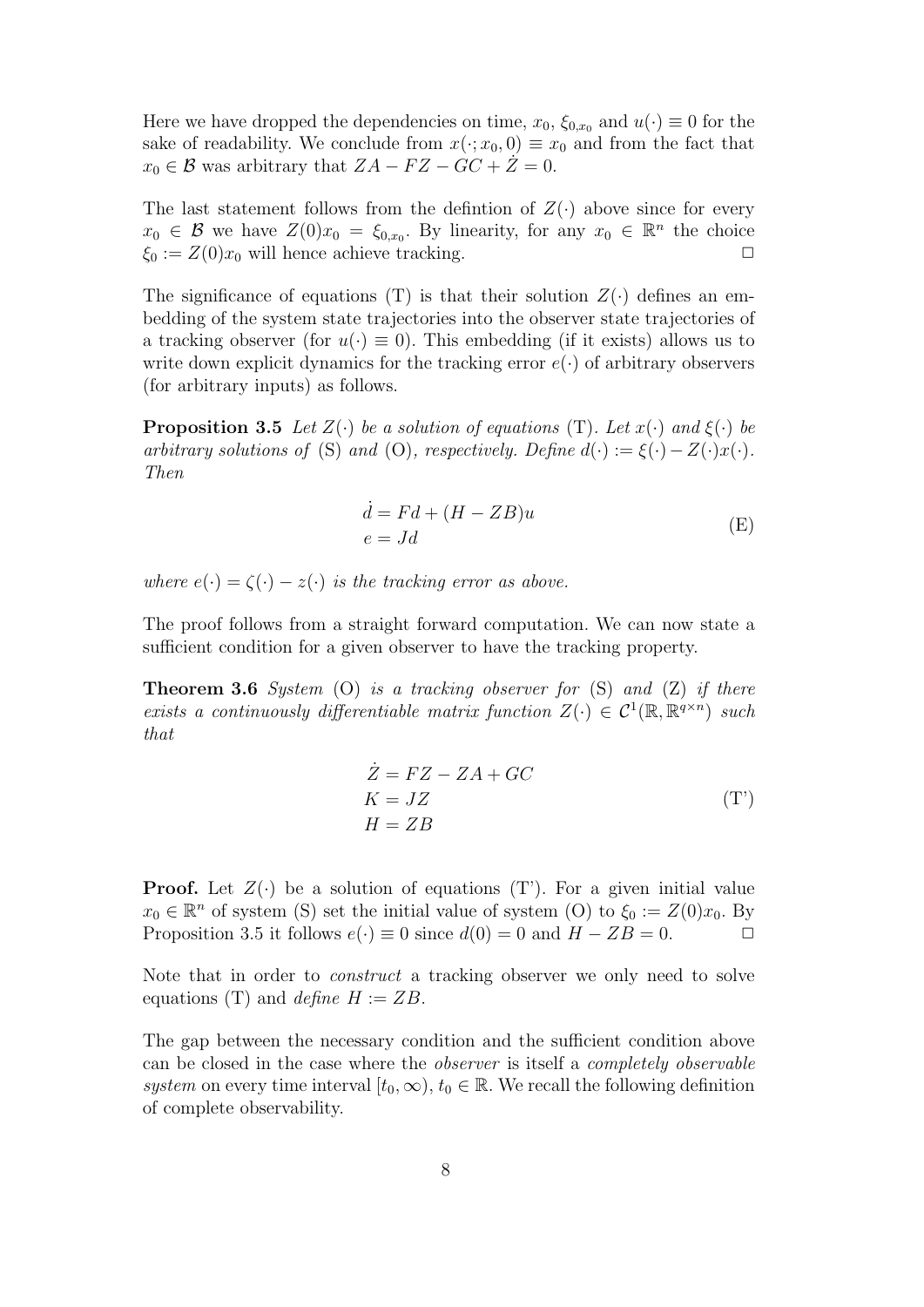**Definition 3.7** Let  $t_0 \in \mathbb{R}$ . A linear time-varying system (S) is called completely observable on the time intervall  $[t_0, \infty)$  if for any pair of initial values  $x_0, x'_0 \in \mathbb{R}^n$  at time  $t_0$  and for any pair of input fuctions  $u(\cdot), u'(\cdot) \in \mathcal{C}(\mathbb{R}, \mathbb{R}^m)$ with  $\forall_{t \in [t_0,\infty)} u(t) = u'(t)$  the equality

$$
\forall_{t \in [t_0, \infty)} \ y(t; t_0, x_0, u) = y(t; t_0, x'_0, u')
$$

of the corresponding output functions implies  $x_0 = x'_0$ .

The interpretation of this condition is that the initial value  $x_0$  at time  $t_0$ is uniquely determined by  $u|_{[t_0,\infty)}$  and  $y|_{[t_0,\infty)}$  and hence could in principle be determined (observed) from that knowledge. Some of the well known necessary and sufficient conditions for complete observability on finite time intervals (see e.g. [25] and [18] and references therein) can be readily extended to this case. We won't need the exact form of these conditions here, we just note that complete observability depends only on the matrix functions  $A(\cdot)$  and  $C(\cdot)$ , but not on  $B(\cdot)$ . We can hence also call the pair  $(C(\cdot), A(\cdot))$  completely observable. For linear time-invariant systems, i.e. constant matrix pairs  $(C, A)$ the condition is equivalent to the usual notion of observability. The relevance of complete observability for the situation at hand is due to the following lemma.

Lemma 3.8 Let the system (S) be completely observable on every time intervall  $[t_0,\infty)$ ,  $t_0 \in \mathbb{R}$ . Then

$$
\forall_{u(\cdot)\in\mathcal{C}(\mathbb{R},\mathbb{R}^m)}\ y(\cdot;0,u)\equiv 0
$$

implies  $B(\cdot) \equiv 0$ .

**Proof.** The proof will be done by contradiction. Let  $t_0 > 0$  and assume  $B(t_0) \neq 0$ . Let  $X(\cdot)$  be the principal matrix solution of the homogeneous system (H) associated with (S). Then with  $M(\cdot) := X^{-1}(\cdot)B(\cdot)$  the matrix  $M(t_0) = X^{-1}(t_0)B(t_0) \in \mathbb{R}^{n \times m}$  has a nonzero entry, say  $M_{i,j}(t_0)$ . By continuity, there exist  $m > 0$  and  $\epsilon > 0$  such that  $\forall_{t \in (t_0 - \epsilon, t_0 + \epsilon)} |M_{i,j}(t)| \geq m$ . Here, we can choose  $\epsilon$  such that  $t_0 - \epsilon > 0$ . Let  $u(\cdot) \in C(\mathbb{R}, \mathbb{R}^m)$  be such that all component functions  $u_k(\cdot) \equiv 0$  for  $k \neq j$ , and such that  $\forall_{\mathbb{R}\setminus (t_0-\epsilon,t_0+\epsilon)} u_j(t) = 0$ but  $\int_{t_0-\epsilon}^{t+\epsilon} u_j(s) ds > 0$ . Such a u clearly exists. It follows

$$
x_0 := x(t_0 + \varepsilon; 0, u) = X(t_0 + \epsilon) \int_{t_0 - \epsilon}^{t_0 + \epsilon} M(s) u(s) ds \neq 0.
$$

Consider the second solution  $x'(\cdot; 0,0) \equiv 0$ . By uniqueness of solutions we now have a pair of initial conditions  $x_0$  and  $x'_0 := 0$  at time  $t_0 + \epsilon$  and a pair of input functions  $u(\cdot)$  and  $u'(\cdot) := 0$  with  $\forall_{t \in [t_0 + \epsilon, \infty)} u(t) = u'(t)$  such that (by assumption) the corresponding output functions  $y(\cdot; t_0 + \epsilon, x_0, u)$  and  $y(\cdot; t_0 + \epsilon, x'_0, u')$  both vanish and in particular agree on the time intervall  $[t_0 + \epsilon, \infty)$ . By complete observability on the time interval  $[t_0 + \epsilon, \infty)$  this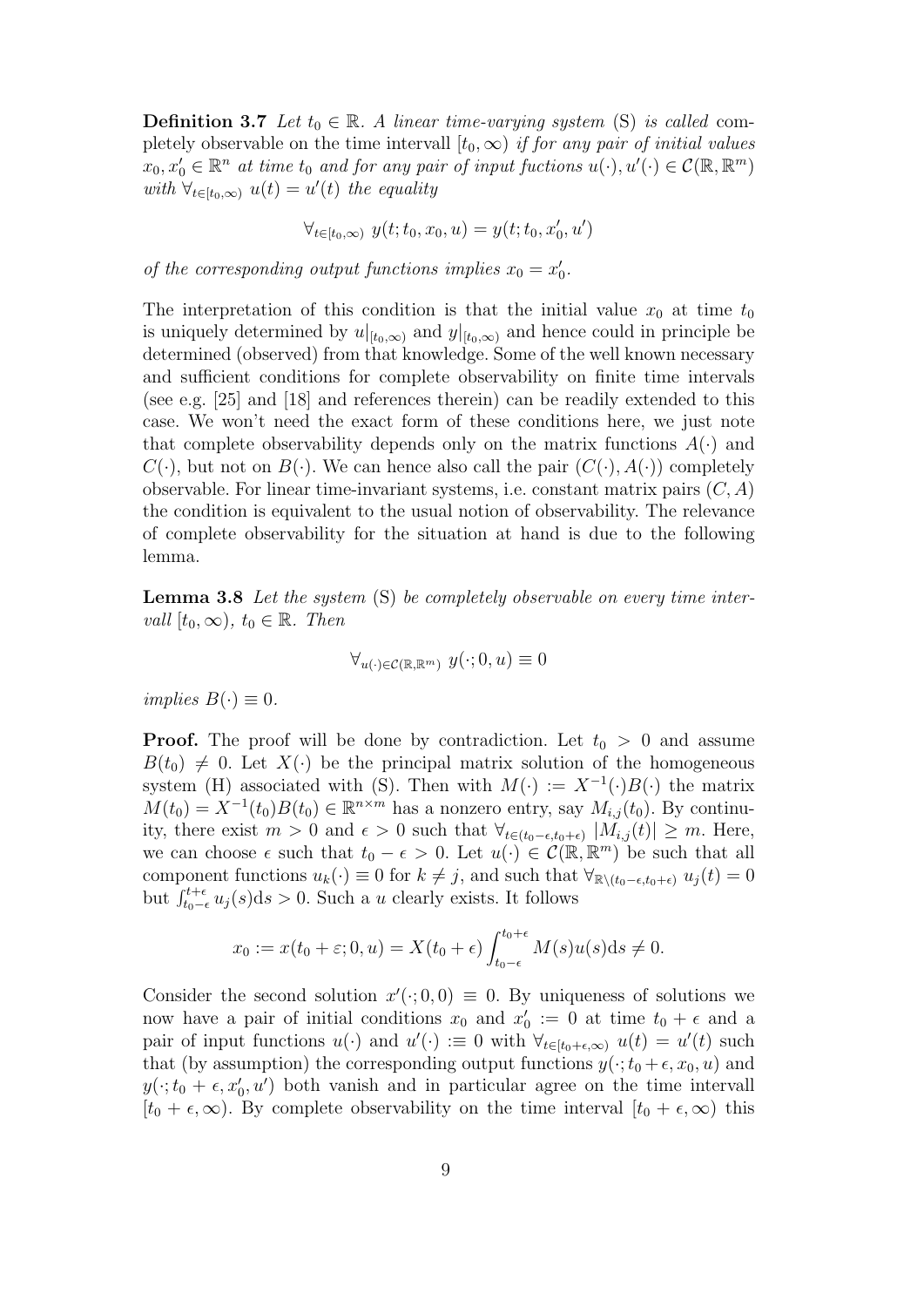implies  $x_0 = 0$ , a contradiction. We hence conclude  $B(t_0) = 0$ . The argument for  $t_0 < 0$  is completely analogous, and  $B(0) = 0$  then follows by continuity.  $\Box$ 

We can now state the promised necessary and sufficient condition.

**Theorem 3.9** Let the system (O) be completely observable on every time interval  $[t_0,\infty)$ ,  $t_0 \in \mathbb{R}$ . Then system (O) is a tracking observer for (S) and (Z) if and only if there exists a continuously differentiable solution  $Z(\cdot) \in$  $\mathcal{C}^1(\mathbb{R}, \mathbb{R}^{q \times n})$  of equations (T').

Proof. Sufficiency follows from Theorem 3.6. For necessity, let system (O) be a tracking observer for (S) and (Z). By Theorem 3.4 there exists a continuously differentiable solution  $Z(\cdot) \in C^1(\mathbb{R}, \mathbb{R}^{q \times n})$  of equations (T) such that for every initial value  $x_0 \in \mathbb{R}^n$  of system (S) the choice  $\xi_{0,x_0} := Z(0)x_0$  for the initial value of the observer (O) will lead to

$$
\forall_{u(\cdot)\in\mathcal{C}(\mathbb{R},\mathbb{R}^m)}\ e(\cdot;\xi_{0,x_0},u,x_0)\equiv 0.
$$

By Proposition 3.5 the dynamics of the tracking error is governed by system (E) which by assumption is completely observable on every time intervall  $[t_{0,\infty}), t_0 \in \mathbb{R}$ . Note, that (O) and (E) have the matrix functions  $F(\cdot)$  and  $J(\cdot)$ in common. Apply Lemma 3.8.  $\Box$ 

In the case of Theorem 3.6 we have

$$
d(t) = F(t)d(t)
$$

and hence the tracking error  $e(\cdot) = J(\cdot)d(\cdot)$  goes to zero whenever  $d(\cdot)$  does and  $J(\cdot)$  is bounded. We arrive at the following sufficient condition for a tracking observer to be an asymptotic observer.

**Corollary 3.10** A tracking observer with attractive  $F(\cdot)$ , bounded  $J(\cdot)$  and  $H = ZB$ , where  $Z(\cdot)$  is a continuosly differentiable solution to equations (T), is an asymptotic observer.

#### 4 Existence conditions

Going back to equations (T') we immediately get the following existence conditions for tracking and asymptotic observers. The conditions make use of the concept of families of conditioned invariant subspaces as introduced by Ilchmann [17]. Note that in order to be able to apply all the characterizations of families of conditioned invariant subspaces given by Ilchmann, including the duality results and the characterizations via output injections, we need to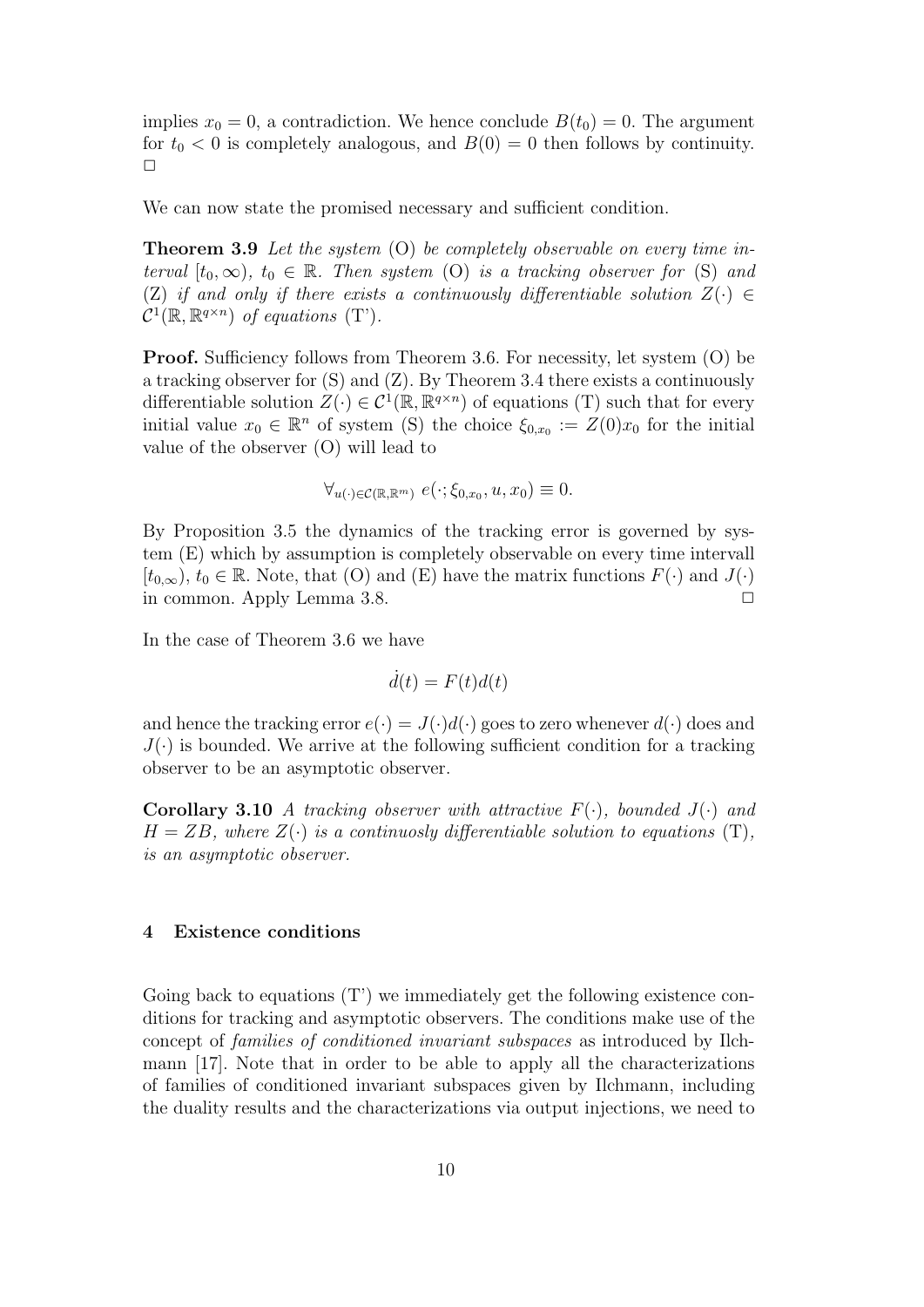restrict our system class to piecewise analytic systems. See Ilchmann's paper for a detailed discussion why this is the case. If we opt for the first equation in  $(T')$  as the definition of the family Ker  $Z(\cdot)$  being conditioned invariant (i.e. there exist  $F(\cdot)$  and  $G(\cdot)$  such that this equation holds), and if we don't require an output injection characterization and a duality result, we can still work within the class of continuous systems. We will call the family  $\text{Ker }Z(\cdot)$ *outer detectable* if the matrix function  $F(\cdot)$  in the first equation in (T') can be chosen to be attractive.

**Theorem 4.1** There exists a tracking observer for  $(S)$  and  $(Z)$  if and only if Ker  $K(\cdot)$  contains a conditioned invariant family of subspaces.

If one of these families is outer detectable then there exists an asymptotic observer for  $(S)$  and  $(Z)$ .

In both cases the family of subspaces is given by  $\text{Ker }Z(\cdot)$ .

Remark 4.2 We now specialise to systems of the form

$$
\dot{x}(t) = (A_0 + \sum_{i=1}^r \rho_i(t)A_i)x(t) + (B_0 + \sum_{i=1}^r \rho_i(t)B_i)u(t)
$$

$$
y = (C_0 + \sum_{i=1}^r \rho_i(t)C_i)x(t)
$$

where  $A_i$ ,  $B_i$  and  $C_i$  are constant matrices and the  $\rho_i$  are continuous scalar functions.

If the  $\rho_i$  are linearly independent then a particular type of conditioned invariant subspace family is a constant family that is conditioned invariant with respect to all pairs  $(C_i, A_i)$ , cf. Balas, Bokor and Szabó [1]. That paper also contains algorithms to compute such simultaneously invariant subspaces, which in turn can be used for observer construction by substituting a kernel representation of the subspace into equations  $(T')$  and solving for the observer matrices.

A further specialisation leads to systems of the form

$$
\dot{x}(t) = (A + \sum_{i=1}^{r} u_i(t)B_i)x(t)
$$

$$
y = Cx(t)
$$

where A,  $B_i$  and C are constant matrices and the controls  $u_i$  are interpreted as parameter uncertanties  $\rho_i$ . Then apparently the previous result applies. We are hence led to algorithms for an observer construction for bilinear systems. The details of this construction will be reported elsewhere.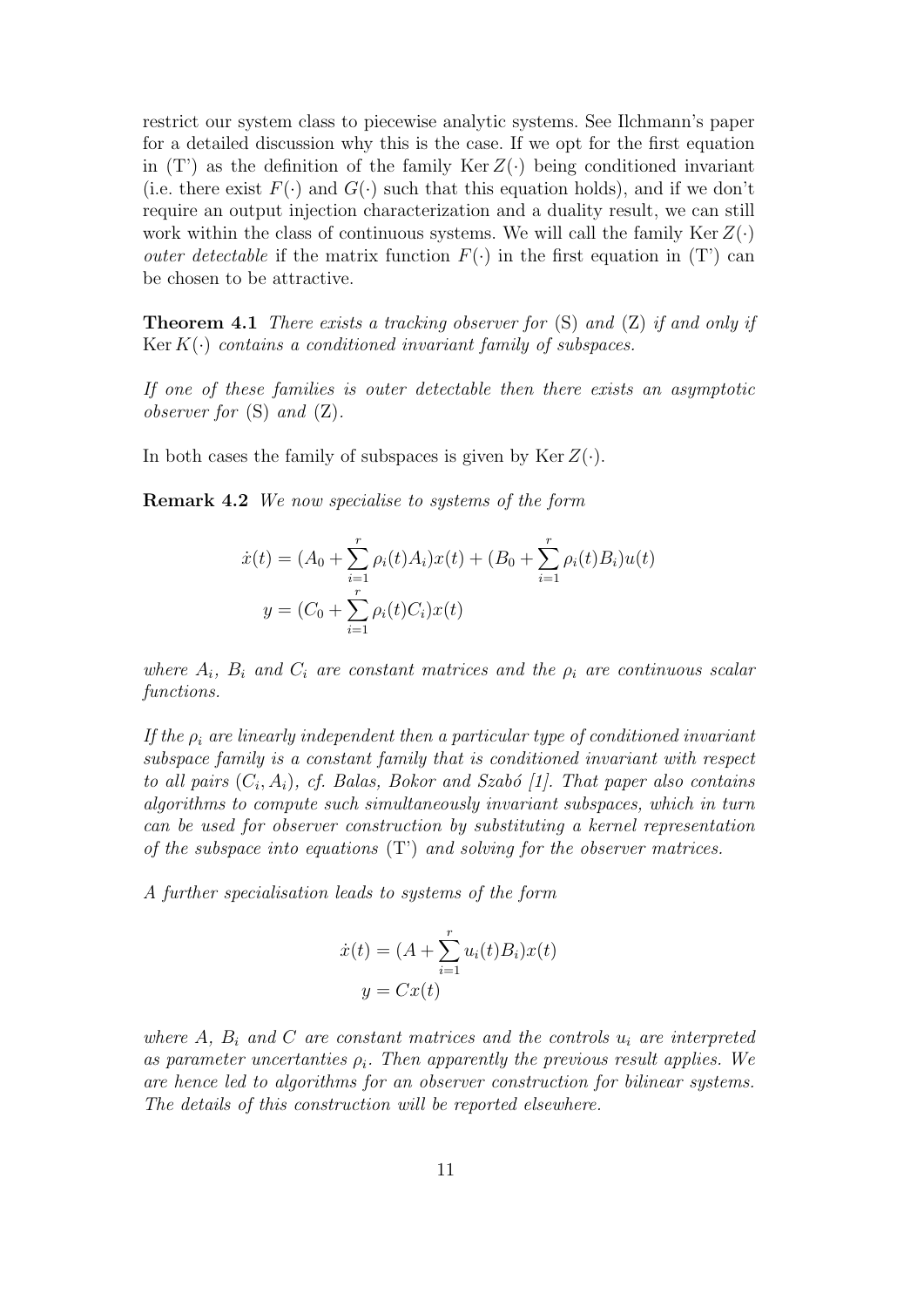#### 5 Acknowledgements

The author wants to thank two anonymous referees for pointing out several weaknesses in exposition of a previous version of this paper.

# References

- [1] G. Balas, J. Bokor and Z. Szabó. Invariant subspaces for LPV systems and their applications. IEEE Transactions on Automatic Control, AC-48(11):2065–2069, 2003.
- [2] G. Basile and G. Marro. Controlled and conditioned invariant subspaces in linear system theory. J. Optimiz. Th. Applic., 3(5):305–315, 1969.
- [3] M. Bisiacco and M.E. Valcher. A behavioral approach to the estimation problem and its applications to state-space models. Proceedings of the joint IEEE CDC-ECC, pp. 167–172, 2005.
- [4] P. Bohl. Über Differentialgleichungen. *J. Reine Angew. Mathematik*, 144, pp. 284–318, 1913.
- [5] J.L. Daleckiĭ and M.G. Kreĭn. Stability of solutions of differential equations in Banach space. Translations of Mathematical Monographs, vol. 43, AMS, Providence, R.I., 1974.
- [6] T.E. Fortmann and D. Williamson. Design of low-order observers for linear feedback control laws. IEEE Transactions on Automatic Control, AC-17(3):301–308, 1972.
- [7] P.A. Fuhrmann. Algebraic system theory: An analyst's point of view. J. Franklin Inst., 301, pp. 521–540, 1976.
- [8] P.A. Fuhrmann. Duality in polynomial models with some applications to geometric control theory. IEEE Transactions on Automatic Control, AC-26:284–295, 1981.
- [9] P.A. Fuhrmann. A study of behaviors. Linear Algebra and its Applications, 351/352, pp. 303–380, 2002.
- [10] P.A. Fuhrmann. A note on continuous behavior homomorphisms. Systems and Control Letters, 49, pp. 359–363, 2003.
- [11] P.A. Fuhrmann. Observer theory. Preprint.
- [12] P.A. Fuhrmann and U. Helmke. A homeomorphism between observable pairs and conditioned invariant subspaces. Systems and Control Letters, 30:217–223, 1997.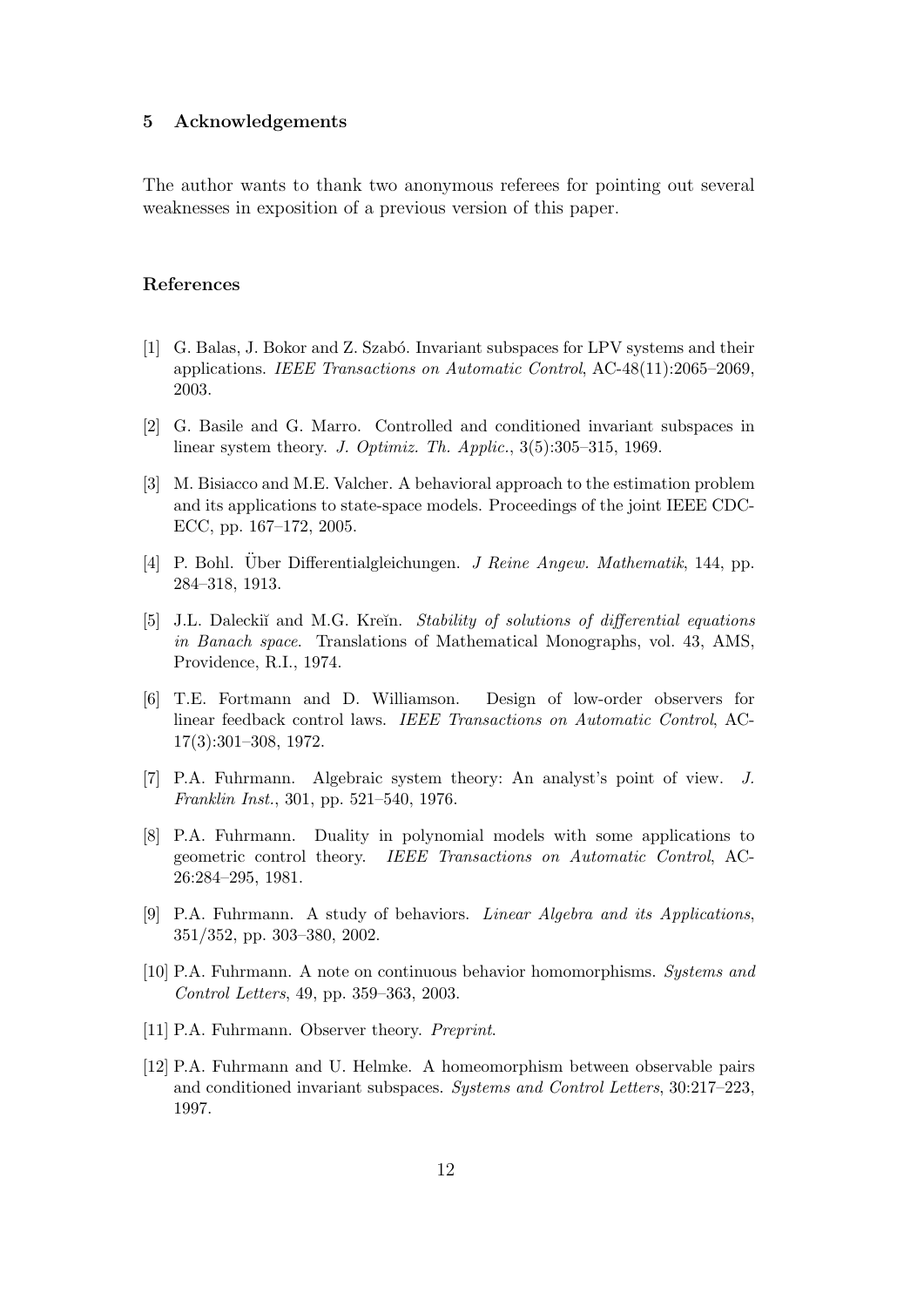- [13] P.A. Fuhrmann and U. Helmke. On the parametrization of conditioned invariant subspaces and observer theory. Linear Algebra and its Applications, 332– 334:265–353, 2001.
- [14] P.A. Fuhrmann and J. Trumpf. On observability subspaces. International Journal of Control, 79(10):1157–1195, 2006.
- [15] P.A. Fuhrmann and J.C. Willems. A study of  $(A, B)$ -invariant subspaces via polynomial models. International Journal of Control, 31, pp. 467494, 1980.
- [16] J.K. Hale. *Ordinary differential equations*. Wiley-Interscience, 1969.
- [17] A. Ilchmann. Time-varying linear control systems: A geometric approach. IMA Journal of Mathematical Control and Information, 6:411–440, 1989.
- [18] H. Leiva and S. Siegmund. A necessary algebraic condition for controllability and observability of linear time-varying systems. IEEE Transactions on Automatic Control, 48(12):2229–2232, 2003.
- [19] D.G. Luenberger. Observing the state of a linear system with observers of low dynamic order. IEEE Trans. Mil. Electr., ME-8:74–80, 1964.
- [20] D.G. Luenberger. Observers for multivariable systems. IEEE Transactions on Automatic Control, AC-11(2):190–197, 1966.
- [21] A.S. Morse. Structural invariants of linear multivariable systems. SIAM J. Control, 11(3):446–465, 1973.
- [22] H.H. Rosenbrock. State-space and Multivariable Theory. New York: John Wiley, 1970.
- [23] J.M. Schumacher. On the minimal stable observer problem. International Journal of Control, 32(1):17–30, 1980.
- [24] J.M. Schumacher. Dynamic feedback in finite and infinite dimensional linear systems. Number 143 in Math. Centre Tracts. Amsterdam, 1981.
- [25] L.M. Silverman and H.E. Meadows. Controllability and observability in timevariable linear systems. J SIAM Control, 5(1):64–73, 1967.
- [26] H.L. Trentelman. Almost invariant subspaces and high gain feedback. PhD thesis, Rijksuniversiteit Groningen, 1985.
- [27] J. Trumpf. On the geometry and parametrization of almost invariant subspaces and observer theory. PhD thesis, Universität Würzburg, 2002.
- [28] J. Trumpf. Observers for linear time-varying systems. Proceedings of the MTNS in Leuven, Belgium, 2004, 3 pages (CD-ROM without pagination).
- [29] M.E. Valcher and J.C. Willems. Observer synthesis in the behavioral approach. IEEE Trans. Automat. Control, 44(12):2297–2307, 1999.
- [30] J.C. Willems. Almost invariant subspaces: An approach to high gain feedback design — Part II: Almost conditionally invariant subspaces. IEEE Transactions on Automatic Control, AC-27(5):1071–1084, 1982.